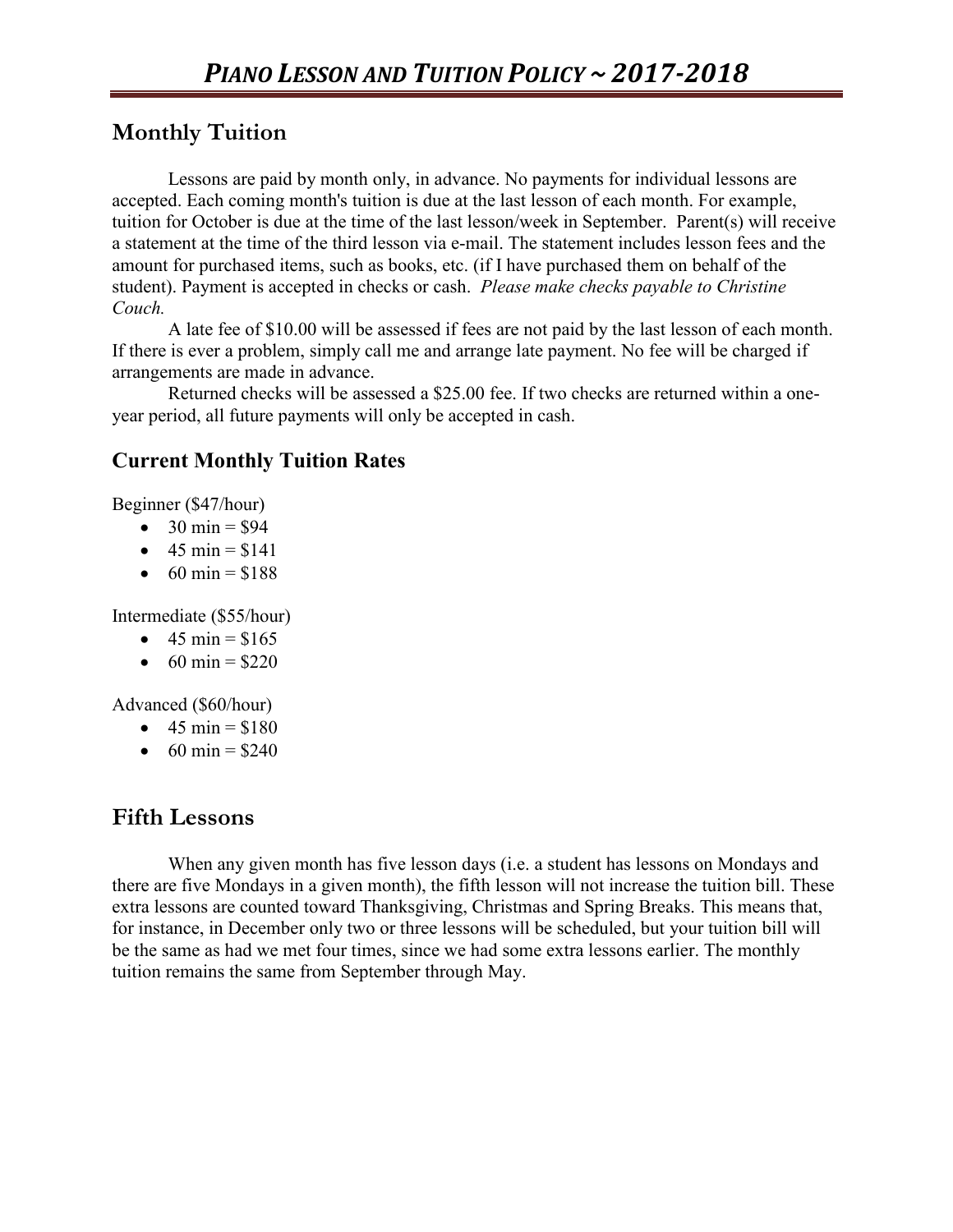#### **Music Books**

A list of appropriate books for each student will be provided and it is your responsibility to purchase and bring these items for the first lesson. If you are unable to obtain these books in a timely fashion, I will purchase them and you are responsible for reimbursement.

# **Parking, Entering Church, and Sitting/Waiting**

- 1. Parking is available in the St. Luke Catholic Church parking lot.
- 2. For safety reasons, the church doors will be locked at all times. Please wait with your child at the *side door* of the church until I greet you at the door.
- 3. Sitting in on lessons is welcomed. Space is available in the gathering area for you to wait there if you prefer. *If you are dropping off your child, please remember to pick them up on time.*

### **Practicing**

Each student is expected to practice for the same length of time as his/her lesson (for example, 45 minutes) for a minimum of 5 days a week. This should be encouraged. Students who repeatedly come to lessons unprepared (from not practicing or forgetting to bring their materials) will be subject to a warning period. Lessons may be terminated if reasonable improvement does not occur.

#### **Lessons**

Students should bring a 1-inch 3-ring binder and all music books to lessons. I will provide weekly assignment sheets for the binder. There is a section for students to log their practice hours and a space for parents to sign – indicating that practice time and assignments have been completed. I use a reward system for the students to earn points for logging in practice time and various activities. Please encourage them to participate. Rewards are given at the spring recital in May.